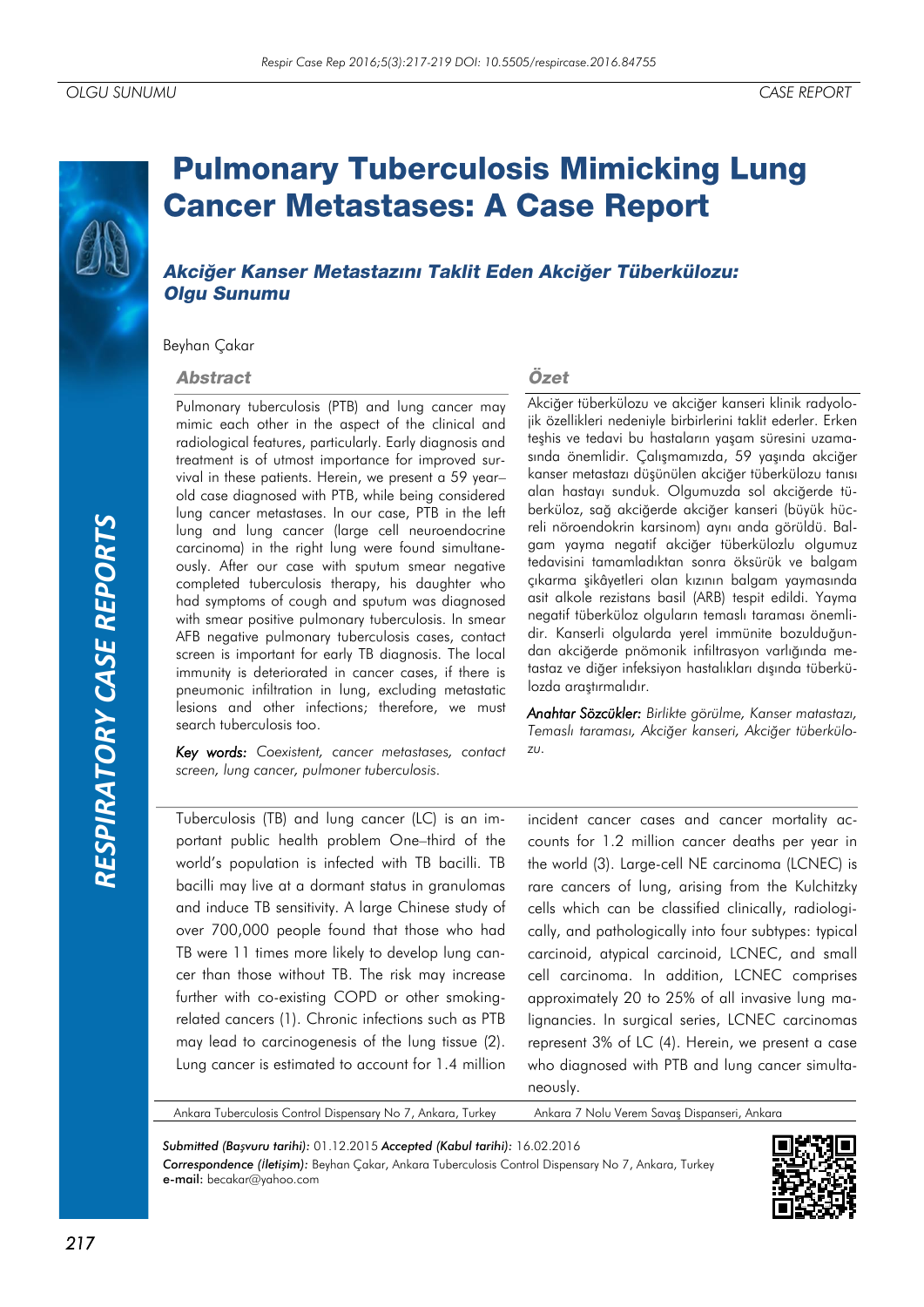### CASE

A 59-year-old male patient was admitted to our clinic with complaints of cough and sputum for more than two months. Chest X-ray revealed a right hilar mass and left hand shadow of 2 to 2.5 cm mass; extending the hilar region from hilar to periphery (Figure 1).The case had a history of smoking one package/day for 40 year. Laboratory findings were normal. His tuberculin skin test (TST) was 9 mm, and Bacillus Calmette Guerin (BCG) vaccine scar one. Sputum smears Acid Fast Bacilli (AFB) and TB cultures were negative. Thoracic computed tomography (CT) showed a right hilar mass of 3x4 cm, extending to the mediastinal pleura including centroasiner nodules with 'tree in bud' appearance in the left lung. On bronchoscopy, right superior lobe carina was seen to be wider than normal. All lobes and segments and sub-segments were open. Bronchoalveolar lavage was taken from the anterior and posterior segments of the right superior lobe. Broncoalveolar lavage result was Class II. Mini left thoracotomy and wedge resection were performed considering the lesion in the right lung was a primary lesion and the lesions of the upper and hilar regions of the left lung were metastatic lesions or infection diseases. The pathology of frozen-section was tuberculosis infection (granulomatous inflammation similar to tuberculosis infection). However, the diagnosis could be only confirmed histologically. There was no tissue culture. Sputum smears AFB and TB cultures were negative. First, the case was started on standard anti-TB-therapy to prevent spreading bacilli to lung and other organs. Chest X-ray showed improved clinical course with treatment response. One month later, a right thoracotomy was performed for the primary lesion. The pathology of biopsy was LCNEC. Distal part of left humorous, surrenal, and brain (cystic lesions) metastases developed (Figure 2). First, radiotherapy in the distal part of left humorous and brain, then, six cures chemotherapy were applied. He completed tuberculosis therapy (two months of isoniazid, rifampicin, ethambutol and pyrazinamide plus seven months of isoniazid, rifampicin). Unfortunately, he died within two year after diagnosis. After he completed tuberculosis therapy, his daughter (24 years old) who had symptoms of cough, sputum, and weight loss applied to our dispensary. Her sputum was smear-AFB positive. Her TST was 20 mm, and BCG vaccine scar one. Chest X-ray showed pneumonic infiltration in the right middle zone. Sputum resistant test were sensitive to major drugs. She started standard anti-TB-therapy and completed therapy (Figure 3).



*Figure 1A and B: Chest X-ray showing a right lung hilar mass and 2 to 2.5 cm wide shadow like band extending the peripheral region from hilar to the left lung (A). During diagnosis of lung tuberculosis and lung cancer and following treatment for lung TB disease (B)*



*Figure 2: X-ray showing metastases in the distal part of left humorous and brain*



*Figure 3A and B: Daughter of patient 'chest X-ray was seen pneumonic infiltration at in right middle zone during diagnosis of lung tuber-culosis (TB) (A) and (B) following treatment for lunf TB disease*

### **DISCUSSION**

The relationship between PTB and lung cancer has been known for many years. TB, with reactivation of a latent TB or primary mycobacterial infection may occur, if the local immunity is deteriorated. New exogenous infection may also cause TB infection. Immune suppressive therapies (i.e., tumor necrosis factor (TNF) α inhibitors or corticosteroids,), antineoplastic chemotherapy, immune dysfunction (i.e., in lymphomas), radiotherapy, and severe malnutrition may lead to immunosuppression, particularly depression of the T-cell defense mechanism (5,6).

An occult cancer can reduce immunity and lead to reactivation of latent tuberculosis. Therefore, tuberculosis may present clinically, before lung cancer. Inflammation and